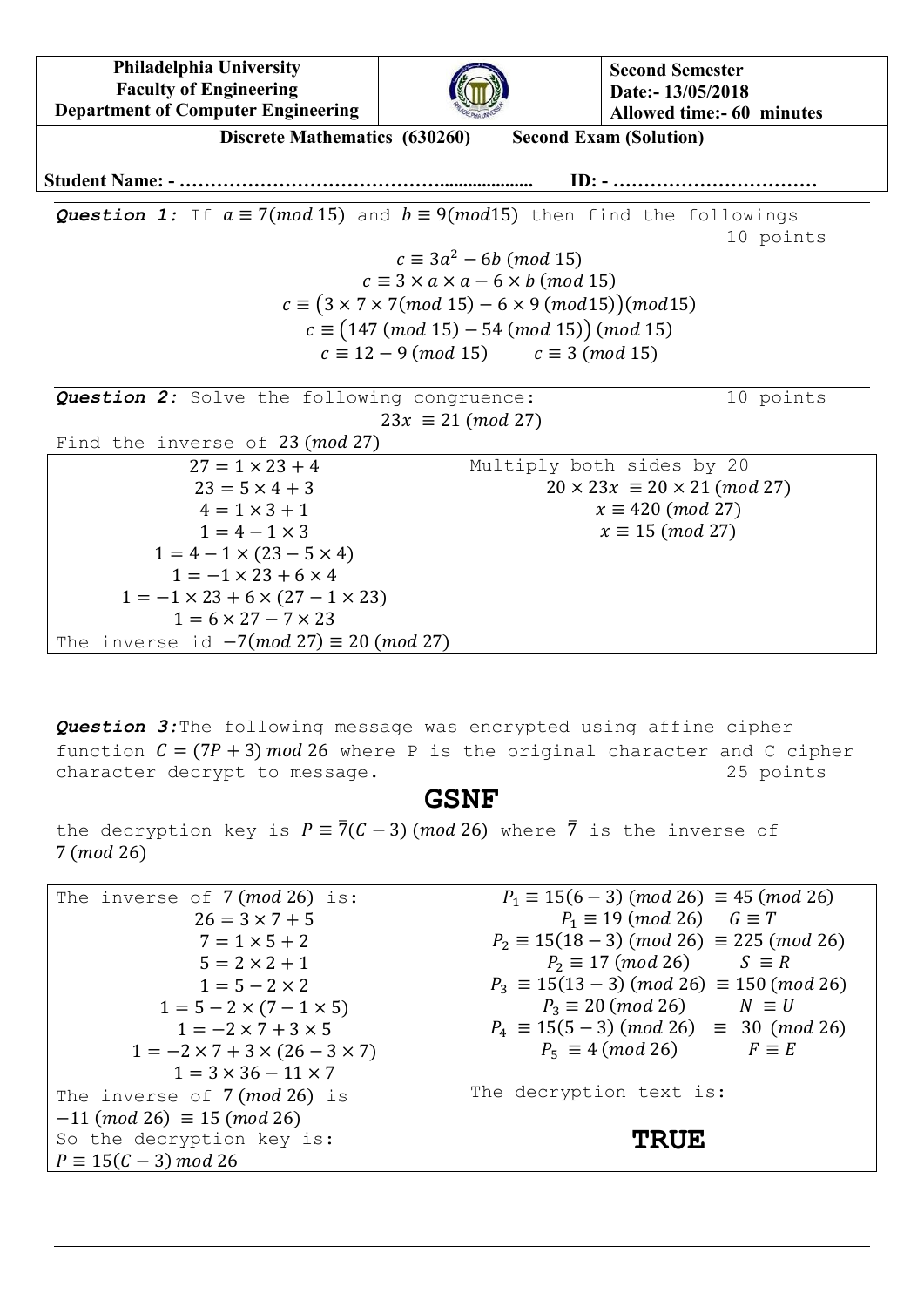*Question 4:*Use mathematical induction to prove the following summation 10 points

1- Basic step verify the equation at the number of the equation is 
$$
\frac{1}{2} + \frac{1}{4} + \frac{1}{8} + \dots + \frac{1}{2^n} = \frac{2^n - 1}{2^n}
$$
\n2- Inductive step:\n3. Show the equation is 
$$
\frac{1}{2^1} = \frac{2^1 - 1}{2^1} \qquad \frac{1}{2} = \frac{1}{2}
$$
\n2- Inductive step:\n3. Show the equation is 
$$
\frac{1}{2} + \frac{1}{4} + \frac{1}{8} + \dots + \frac{1}{2^k} = \frac{2^k - 1}{2^k}
$$
\nThen at 
$$
n = k + 1
$$
 the equation should be\n
$$
\frac{1}{2} + \frac{1}{4} + \frac{1}{8} + \dots + \frac{1}{2^{k+1}} = \frac{2^{k+1} - 1}{2^{k+1}}
$$
\nBy adding 
$$
\frac{1}{2^{k+1}}
$$
 to both sides:\n
$$
\frac{1}{2} + \frac{1}{4} + \frac{1}{8} + \dots + \frac{1}{2^k} + \frac{1}{2^{k+1}} = \frac{2^k - 1}{2^k} + \frac{1}{2^{k+1}}
$$
\n
$$
\frac{1}{2} + \frac{1}{4} + \frac{1}{8} + \dots + \frac{1}{2^k} + \frac{1}{2^{k+1}} = \frac{2 \times (2^k - 1)}{2 \times 2^k} + \frac{1}{2^{k+1}} = \frac{2^{k+1} - 2}{2^{k+1}} + \frac{1}{2^{k+1}}
$$
\nQuestion 5:\n1- Give a recursive definition for 
$$
a_n = n(n + 1)
$$
\n
$$
a_1 = 1 \times 2 = 2
$$
\n
$$
a_2 = 2 \times 3 = 6
$$
\n
$$
a_3 = 3 \times 4 = 12
$$
\n
$$
a_4 = a_{n-1} + 2n
$$

2- Using the recursive definition of part 1 write a recursive algorithm to compute  $\overline{n}$ 

$$
\sum_{i=1}^{n} i(i+1)
$$
  
Sum(n) : int  
If n=1 then  
Return 2

Return  $n*(n+1)$  + Sum $(n-1)$ 

 $a_4 = 4 \times 5 = 20$ 

Sum(n):int

Else

*Question 6:* Determine whether the following relation on the set of all integers is reflexive, symmetric, antisymmetric, and/or transitive. 5 points

 $R = \{(a, b) | a \equiv b \mod 7\}$ 

The relation is reflexive because for  $a \in Z$   $a \equiv a \pmod{7}$  then  $(a, a) \in R$ The relation is symmetric because if

 $a \equiv b \pmod{7}$  then  $b \equiv a \pmod{7}$  then if  $(a, b) \in R$  then  $(b, a) \in R$ The relation is not antisymmetric because if  $(a, b) \in R$  then  $(b, a) \in R$  where  $a \neq b$ The relation is transitive because if

 $(a, b) \in R$  and  $(b, c) \in R$  then  $(a, c) \in R$  since  $a \equiv c \mod 26$